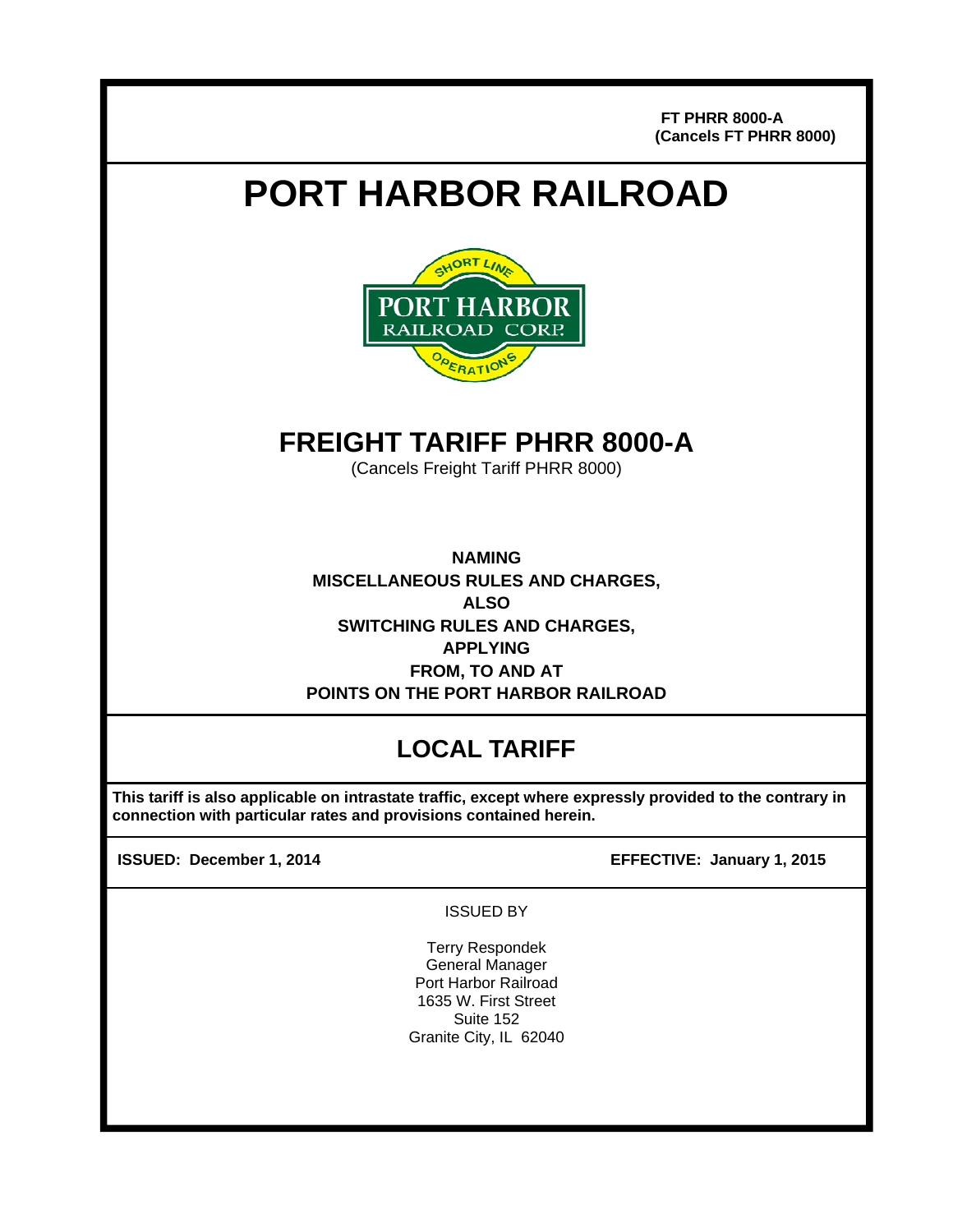| <b>TABLE OF CONTENTS</b>                                                                            |             |  |
|-----------------------------------------------------------------------------------------------------|-------------|--|
| <b>SUBJECT</b>                                                                                      | <b>ITEM</b> |  |
| <b>Articulated Cars</b>                                                                             | 165         |  |
| Cars Interchanged in Error                                                                          | 125         |  |
| Cars Moved from Initial Hold Point or Point of<br>Loading or Unloading                              | 40          |  |
| Cars Released and Subsequently Returned to<br>Industry                                              | 150         |  |
| Cars Unable to Place at Interchange due to<br>Connection not making Interchange Tracks<br>Available | 138         |  |
| Charge for Heavy Duty Flat Cars                                                                     | 158         |  |
| Charge for Repositioning, Reblocking, and/or<br>Reducing Cars for Connecting Carriers               | 128         |  |
| Charges for Cars of Four (4) and More than Four (4)<br>Axles                                        | 120         |  |
| Claims                                                                                              | 45          |  |
| Customers, List of                                                                                  | Page<br>3   |  |
| Definition of Intra-Plant Switching                                                                 | 200         |  |
| Definition of Intra-Terminal Switching                                                              | 210         |  |
| Demurrage                                                                                           | 30          |  |
| Diversion or Reconsignment                                                                          | 195         |  |
| Empty Cars Ordered but not Loaded                                                                   | 140         |  |
| Empty Cars Ordered to be placed on another<br>Customer                                              | 35          |  |
| <b>Explanation of Abbreviations and Reference Marks</b>                                             | Page<br>11  |  |
| Failure to Pull Interchange                                                                         | 135         |  |
| General Switching and Line-Haul Service Between<br>Connecting Line(s) and PHRR Industries           | 260         |  |
| Handling of Cars Delivered in Bad Order Condition                                                   | 168         |  |
| Handling of Cars Received in Bad Order Condition                                                    | 170         |  |
| Hazardous Freight                                                                                   | 100         |  |
| <b>Idler or Trailer Cars</b>                                                                        | 160         |  |
| Improper Cars Furnished for Loading by Connecting<br>Lines                                          | 145         |  |
| Intra-Plant Switching Charge                                                                        | 230         |  |
| Intra-Terminal Switching Charge                                                                     | 240         |  |

I

| <b>TABLE OF CONTENTS</b>                                |             |
|---------------------------------------------------------|-------------|
| <b>SUBJECT</b>                                          | <b>ITEM</b> |
| Limitation of Liability                                 | 20          |
| <b>Loaded Cars Refused</b>                              | 112         |
| Loads Requiring Clearing of Adjacent Tracks             | 115         |
| Method of Canceling Items                               | 10          |
| Moving Cars to and from Storage/Hold Tracks             | 310         |
| Opening and Closing of Freight Car Doors                | 175         |
| <b>Overloaded Cars</b>                                  | 118         |
| Payment of Charges                                      | 50          |
| Perishables                                             | 105         |
| Rail Security-Sensitive Material (RSSM)                 | 104         |
| Reference to Tariffs, Items, Notes, Etc.                | 5           |
| <b>Repositioning Cars</b>                               | 155         |
| Re-Spotting (Set-Back) Charge                           | 148         |
| <b>Security Deposit</b>                                 | 60          |
| <b>Special Switching Service</b>                        | 270         |
| <b>Standby Service</b>                                  | 110         |
| Submitting Shipping Instructions                        | 190         |
| <b>Supplements and Reissues</b>                         | 15          |
| Team Track Usage                                        | 180         |
| Turning of Cars to Permit Loading or Unloading,<br>Etc. | 130         |
| Unloading and Release of Equipment at Destination       | 25          |
|                                                         |             |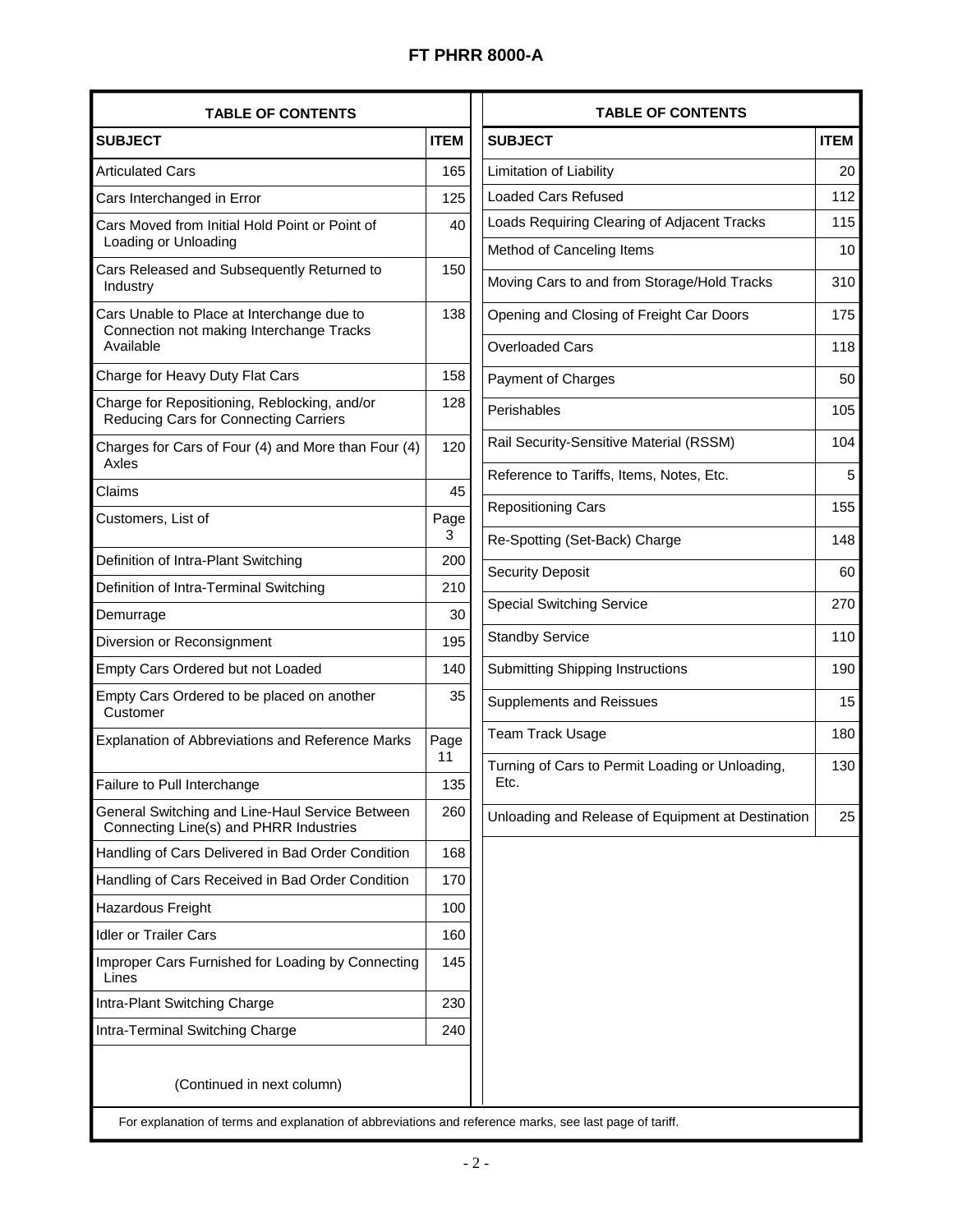| <b>LIST OF CUSTOMERS[C]</b>                                                                             | <b>RULES AND OTHER GOVERNING PROVISIONS</b><br><b>RULES AND REGULATIONS-GENERAL</b>                                                                                                                                                   |
|---------------------------------------------------------------------------------------------------------|---------------------------------------------------------------------------------------------------------------------------------------------------------------------------------------------------------------------------------------|
| Abengoa Bioenergy of Illinois, LLC<br>395 Bissell Street                                                | <b>ITEM 5</b>                                                                                                                                                                                                                         |
| Madison, IL 62060                                                                                       | REFERENCE TO TARIFFS, ITEMS, NOTES, RULES,<br>ETC.                                                                                                                                                                                    |
| Airgas Specialty Products, Inc<br>264 East Street<br>Madison, IL 62060<br>America's Central Port [A]    | Where reference is made in this tariff to tariffs, items,<br>notes, rules, etc., such references are continuous and<br>include supplements to and successive issues of such<br>tariffs and reissues of such items, notes, rules, etc. |
| 1635 West Fourth Street<br>Granite City, IL 62040                                                       | <b>ITEM 10</b>                                                                                                                                                                                                                        |
| <b>APC Warehouse</b>                                                                                    | <b>METHOD OF CANCELING ITEMS</b>                                                                                                                                                                                                      |
| <b>West Fourth Street</b><br>Granite City, IL 62040                                                     | As this tariff is supplemented, numbered items with letter<br>suffixes cancel corresponding numbered items in the                                                                                                                     |
| Delivery Network<br>West 4 <sup>th</sup> Street<br>Granite City, IL 62040                               | original tariff or in a prior supplement. Letter suffixes will<br>be used in alphabetical sequence starting with A.                                                                                                                   |
| <b>Mattingly Lumber</b><br>410 East Street                                                              | Example: Item 445-A cancels Item 445 and Item 365-B<br>cancels Item 365-A in a prior supplement which in turn<br>canceled Item 365.                                                                                                   |
| Granite City, IL 62040                                                                                  | ITEM <sub>15</sub><br><b>SUPPLEMENTS AND REISSUES</b>                                                                                                                                                                                 |
| Port Harbor Railroad<br>1635 West First Street<br>Granite City, IL 62040                                | When reference is made in this tariff, or supplements, to<br>other publications for rates or other information, it includes<br>"Supplements thereto or successive issues thereof."                                                    |
| <b>River's Edge Terminals</b><br>1350 West Fourth Street<br>Granite City, IL 62040                      | Where reference is made in this tariff to items, it includes<br>"reissues" of such items.                                                                                                                                             |
| <b>Tri-City Regional Port District</b><br>1635 West First Street<br>Granite City, IL 62040              |                                                                                                                                                                                                                                       |
| Worldwide Warehouse Solutions [A]<br>West 4 <sup>th</sup> Street                                        |                                                                                                                                                                                                                                       |
| Granite City, IL 62040                                                                                  |                                                                                                                                                                                                                                       |
|                                                                                                         |                                                                                                                                                                                                                                       |
|                                                                                                         |                                                                                                                                                                                                                                       |
|                                                                                                         |                                                                                                                                                                                                                                       |
|                                                                                                         |                                                                                                                                                                                                                                       |
|                                                                                                         |                                                                                                                                                                                                                                       |
|                                                                                                         |                                                                                                                                                                                                                                       |
|                                                                                                         |                                                                                                                                                                                                                                       |
| For explanation of terms and explanation of abbreviations and reference marks, see last page of tariff. |                                                                                                                                                                                                                                       |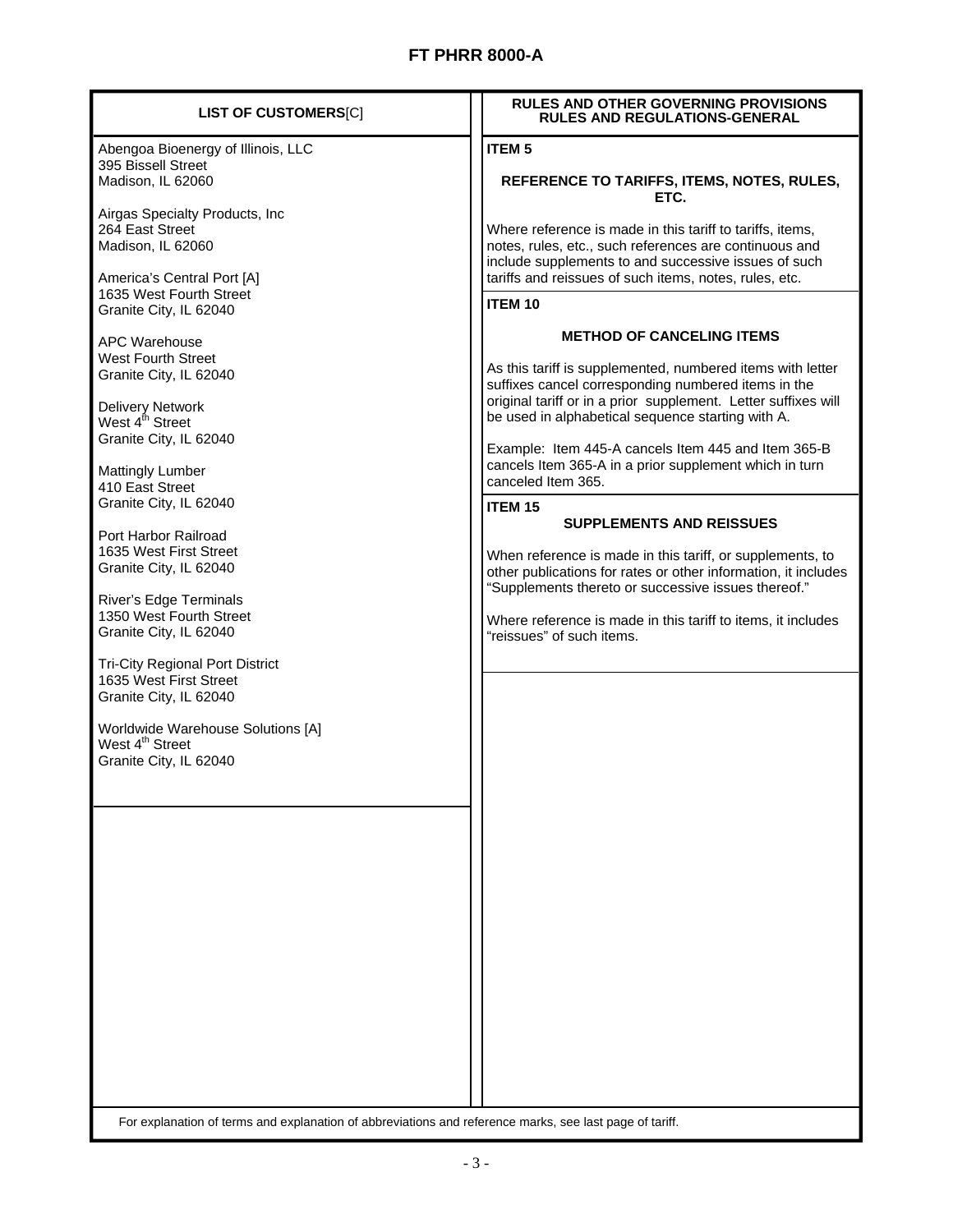#### **RULES AND OTHER GOVERNING PROVISIONS RULES AND REGULATIONS-UNLIMITED**

#### **ITEM 20**

#### **LIMITATION OF LIABILITY**

Liability for loss or damage to freight shipments will be governed by statute, 49 U.S.C. 11706.

#### **ITEM 25**

#### **UNLOADING AND RELEASE OF EQUIPMENT AT DESTINATION**

Upon arrival and placement of equipment for unloading at destination, consignee will be responsible for unloading equipment in a manner which does not damage equipment and for releasing equipment in a condition suitable for reloading by another shipper. If consignee refuses or fails to remove all lading, dunnage blocking, bracing, strapping, debris, or other material that was part of the inbound shipment, secure interior loading devices, and close doors, the railroad which discovers such failure may undertake to remedy such failure, and the consignee will be responsible for reimbursing the railroad which performs such work for the cost thereof, including without limitation the cost of any switching associated with such work. Otherwise, applicable demurrage, detention, and storage charges shall continue to apply until equipment is released to delivering carrier in clean condition or upon completion of any action by the delivering carrier to remedy the consignee's failure.

**ITEM 30** 

#### **DEMURRAGE**

Except as otherwise provided herein, subject to Car Demurrage Rules and Charges contained in FT RIC 6004- Series.

#### **RULES AND OTHER GOVERNING PROVISIONS RULES AND REGULATIONS-UNLIMITED**

**ITEM 35** 

#### **EMPTY CARS ORDERED TO BE PLACED ON ANOTHER CUSTOMER**

When an empty car is ordered to be placed on another customer on this railroad for loading, demurrage will be charged for all detention from the first 7:01 AM after actual or constructive placement or notification has been sent where required until released or giving forwarding instructions, with no credits allowed. Customer for whom cars are initially ordered or appropriated is responsible for demurrage charges. Customer for whom car is ordered to be placed shall be responsible for demurrage charges after placement.

#### **ITEM 40**

#### **CARS MOVED FROM INITIAL HOLD POINT OR POINT OF LOADING OR UNLOADING**

Except as provided in Tariff RIC 6004-Series, when a car is constructively placed or actually placed for loading or unloading, and request is received by this railroad to move car to another location on this railroad for loading or unloading, such movement will be subject to applicable switching charges contained in Section 2 of this tariff, with such charge to be paid by the party ordering movement of the car. Demurrage charges will continued to apply until such time car is released.

**ITEM 45** 

#### **CLAIMS**

A Claim must be submitted to this railroad in writing by Registered Letter within thirty (30 ) days from the date that the bill for demurrage is rendered. The conditions for submitting the claim should be fully stated. Any claim not filed within thirty (30) days from the date that the bill is rendered will be declined.

Claims made for bunching as result of actions not attributable to this railroad will not be honored.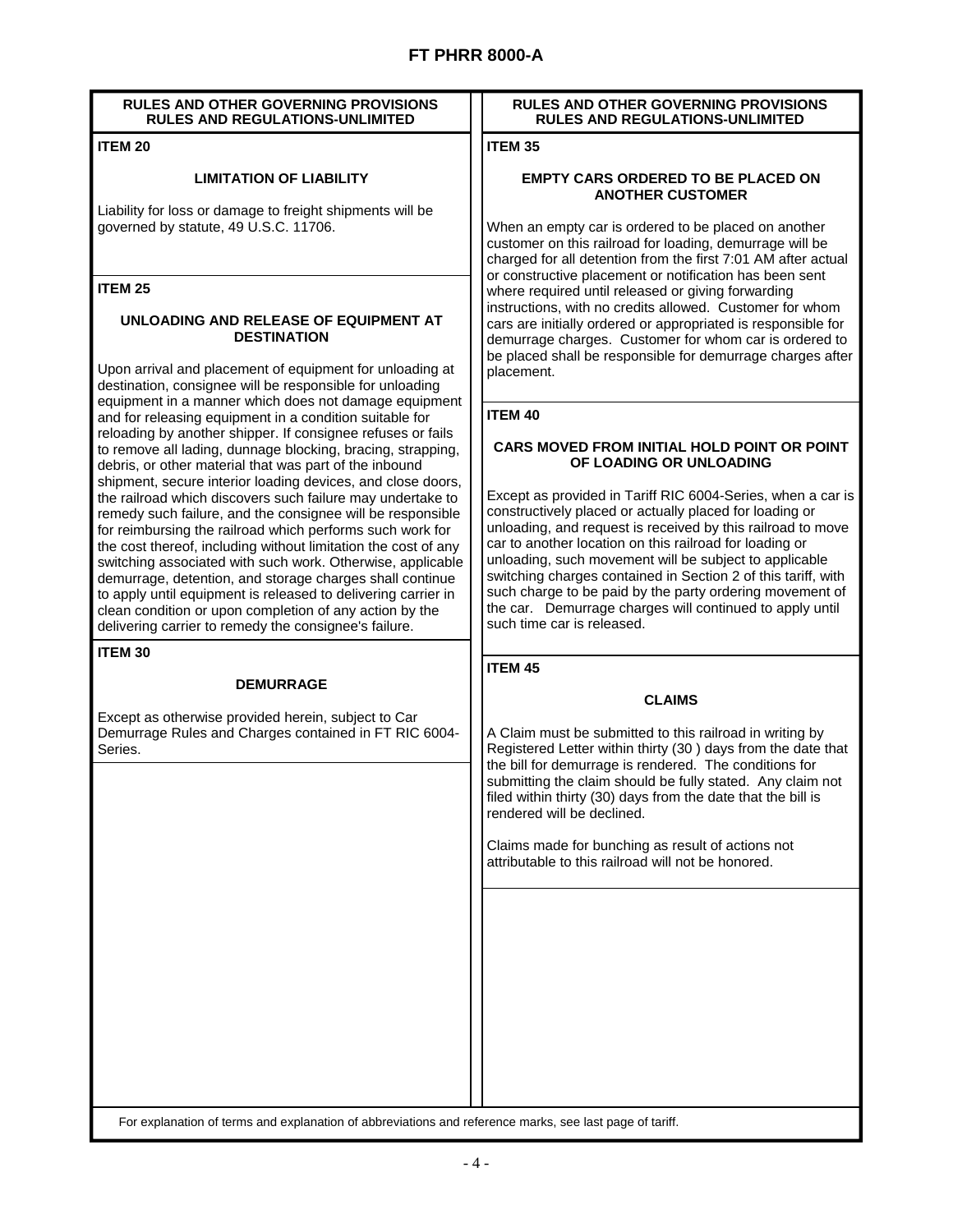#### **RULES AND OTHER GOVERNING PROVISIONS RULES AND REGULATIONS-UNLIMITED**

#### **ITEM 50**

#### **PAYMENT OF CHARGES**

Customer shall be liable for payments of the transportation charges accruing on a shipment and nothing herein shall limit the right of this railroad to require at time of movement, shipment or delivery the prepayment or guarantee of charges, unless Customer has entered into an agreement for credit with this railroad. Customer will pay this railroad immediately upon presentation of a bill therefor by this railroad. If charges have not been prepaid, or customer has not entered into an agreement for credit with this railroad, this railroad shall not make delivery of the shipment without payment or guarantee by shipper or consignee of all charges.

Acceptance of shipment by Customer shall be deemed acceptance of responsibility for payment of all charges accruing on the shipment, including, but not limited to demurrage, switching and all other charges that may be applicable. Such payment shall be in U.S. money and cannot be reduced to offset claims, damages to property, or for any other reasons.

FINANCE CHARGES: This railroad will assess a finance charge of 1.5% per month (18% per annum) on unpaid bills, including, without limitation, demurrage, switching and all other charges which are not paid within credit period. The finance charge continues to accrue daily until payment is received by this railroad.

If this railroad, at its sole discretion, uses a collection agency or attorneys to collect delinquent bills for freight or other charges and this railroad is successful in collecting such charges, Customers shall reimburse this railroad for all reasonable collection costs, including reasonable collection agency fees and reasonable attorneys' fees.

#### **RULES AND OTHER GOVERNING PROVISIONS RULES AND REGULATIONS-UNLIMITED**

#### **ITEM 60**

#### **SECURITY DEPOSIT**

For customers who have established credit with this railroad, a deposit to secure payment of all charges, including, demurrage, storage, detention, switching or other accessorial charge that may accrue will be required from such customer who has failed to pay demurrage, storage, detention, switching or other accessorial charges when due under applicable laws and regulations. (Customers as referred to herein shall mean any and all consignors, consignees, beneficial owners or other responsible parties.)

The deposit must be paid before any freight car or trailer is delivered to such customer for loading or unloading.

The minimum deposit for each freight car will be the average amount per freight car of demurrage, detention, storage, switching or other accessorial charges outstanding at the time this tariff provision is invoked against Customer. The maximum amount of deposit will be determined by this railroad's credit office or through other alternative forms of security. The credit office may waive the minimum deposit per car by accepting a revolving deposit of \$1,000.00 to \$50,000.00 based on traffic volume. The deposit will be held in an escrow account to guarantee payment of and to be applied against any switching, demurrage, detention, storage or other accessorial charges which may accrue since the implementation of the security deposit arrangement.

This railroad will refund the deposit or balance of the deposit within thirty (30) days after notification by its agents that the equipment has been released to this railroad. Any switching, demurrage, detention, storage or other accessorial charges will be deducted from the deposits before any refunds are made. The deposit or balance of the deposit may be transferable to another freight car to cover charges incurred since the implementation of the security deposit arrangement.

Security deposits will no longer be required after the Customer has paid all outstanding switching, demurrage, detention, storage and other accessorial charges and has given assurance in writing to the satisfaction of this railroad's credit office that future switching, demurrage, detention, storage and other accessorial charges will be paid within the credit period.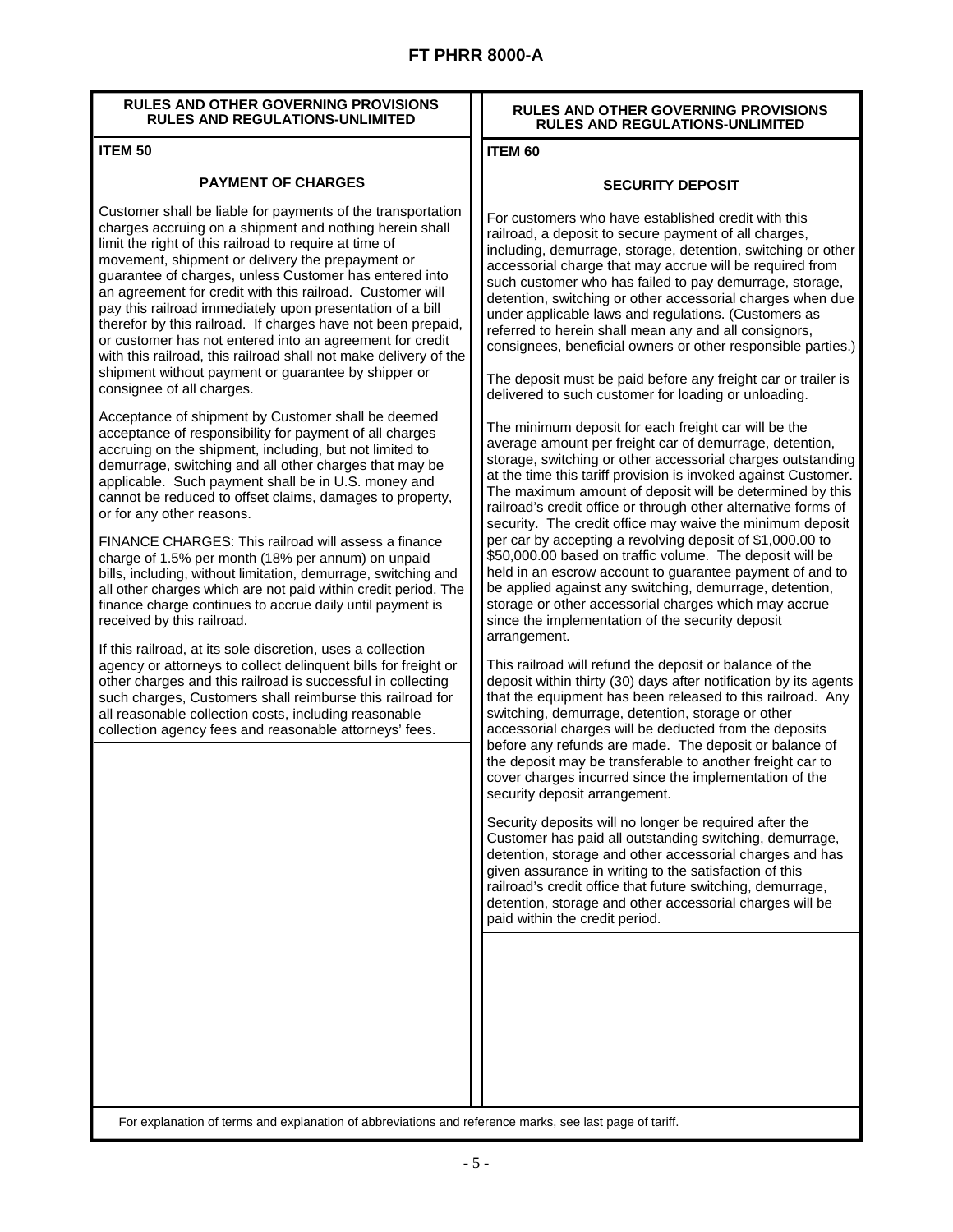| <b>SECTION 1</b>                                                                                                                                                                                                                                                                                                                                                                                                                                                                                                                                                                                                                                                                                                                                                                                                                                                                                                                                                                                                                                                                                                                                                                                                                                                                                                                                                                                                                                                                                                                                                                                                                                                                                                                                                                                                                                                            | <b>SECTION 1</b>                                                                                                                                                                                                                                                                                                                                                                                                                                                                                                                                                                                                                                                                                                                                                                                                                                                                                                                                                                                                                                                                                                                                                                                                                                                                                                                                                                                                                                                                                                                                                                                           |
|-----------------------------------------------------------------------------------------------------------------------------------------------------------------------------------------------------------------------------------------------------------------------------------------------------------------------------------------------------------------------------------------------------------------------------------------------------------------------------------------------------------------------------------------------------------------------------------------------------------------------------------------------------------------------------------------------------------------------------------------------------------------------------------------------------------------------------------------------------------------------------------------------------------------------------------------------------------------------------------------------------------------------------------------------------------------------------------------------------------------------------------------------------------------------------------------------------------------------------------------------------------------------------------------------------------------------------------------------------------------------------------------------------------------------------------------------------------------------------------------------------------------------------------------------------------------------------------------------------------------------------------------------------------------------------------------------------------------------------------------------------------------------------------------------------------------------------------------------------------------------------|------------------------------------------------------------------------------------------------------------------------------------------------------------------------------------------------------------------------------------------------------------------------------------------------------------------------------------------------------------------------------------------------------------------------------------------------------------------------------------------------------------------------------------------------------------------------------------------------------------------------------------------------------------------------------------------------------------------------------------------------------------------------------------------------------------------------------------------------------------------------------------------------------------------------------------------------------------------------------------------------------------------------------------------------------------------------------------------------------------------------------------------------------------------------------------------------------------------------------------------------------------------------------------------------------------------------------------------------------------------------------------------------------------------------------------------------------------------------------------------------------------------------------------------------------------------------------------------------------------|
| <b>MISCELLANEOUS RULES AND CHARGES</b>                                                                                                                                                                                                                                                                                                                                                                                                                                                                                                                                                                                                                                                                                                                                                                                                                                                                                                                                                                                                                                                                                                                                                                                                                                                                                                                                                                                                                                                                                                                                                                                                                                                                                                                                                                                                                                      | <b>MISCELLANEOUS RULES AND CHARGES</b>                                                                                                                                                                                                                                                                                                                                                                                                                                                                                                                                                                                                                                                                                                                                                                                                                                                                                                                                                                                                                                                                                                                                                                                                                                                                                                                                                                                                                                                                                                                                                                     |
| <b>ITEM 100</b>                                                                                                                                                                                                                                                                                                                                                                                                                                                                                                                                                                                                                                                                                                                                                                                                                                                                                                                                                                                                                                                                                                                                                                                                                                                                                                                                                                                                                                                                                                                                                                                                                                                                                                                                                                                                                                                             | <b>ITEM 112</b>                                                                                                                                                                                                                                                                                                                                                                                                                                                                                                                                                                                                                                                                                                                                                                                                                                                                                                                                                                                                                                                                                                                                                                                                                                                                                                                                                                                                                                                                                                                                                                                            |
| <b>HAZARDOUS FREIGHT</b>                                                                                                                                                                                                                                                                                                                                                                                                                                                                                                                                                                                                                                                                                                                                                                                                                                                                                                                                                                                                                                                                                                                                                                                                                                                                                                                                                                                                                                                                                                                                                                                                                                                                                                                                                                                                                                                    | <b>LOADED CARS REFUSED</b>                                                                                                                                                                                                                                                                                                                                                                                                                                                                                                                                                                                                                                                                                                                                                                                                                                                                                                                                                                                                                                                                                                                                                                                                                                                                                                                                                                                                                                                                                                                                                                                 |
| Shipments of hazardous freight under this tariff are                                                                                                                                                                                                                                                                                                                                                                                                                                                                                                                                                                                                                                                                                                                                                                                                                                                                                                                                                                                                                                                                                                                                                                                                                                                                                                                                                                                                                                                                                                                                                                                                                                                                                                                                                                                                                        | Consignee will be assessed a charge of \$200.00 per car on                                                                                                                                                                                                                                                                                                                                                                                                                                                                                                                                                                                                                                                                                                                                                                                                                                                                                                                                                                                                                                                                                                                                                                                                                                                                                                                                                                                                                                                                                                                                                 |
| subject to regulations of the U.S. Department of                                                                                                                                                                                                                                                                                                                                                                                                                                                                                                                                                                                                                                                                                                                                                                                                                                                                                                                                                                                                                                                                                                                                                                                                                                                                                                                                                                                                                                                                                                                                                                                                                                                                                                                                                                                                                            | cars refused or rejected. The charge will be in addition to                                                                                                                                                                                                                                                                                                                                                                                                                                                                                                                                                                                                                                                                                                                                                                                                                                                                                                                                                                                                                                                                                                                                                                                                                                                                                                                                                                                                                                                                                                                                                |
| Transportation as shown in Bureau of Explosives,                                                                                                                                                                                                                                                                                                                                                                                                                                                                                                                                                                                                                                                                                                                                                                                                                                                                                                                                                                                                                                                                                                                                                                                                                                                                                                                                                                                                                                                                                                                                                                                                                                                                                                                                                                                                                            | any and all other applicable charges associated with the                                                                                                                                                                                                                                                                                                                                                                                                                                                                                                                                                                                                                                                                                                                                                                                                                                                                                                                                                                                                                                                                                                                                                                                                                                                                                                                                                                                                                                                                                                                                                   |
| STB BOE 6000-Series.                                                                                                                                                                                                                                                                                                                                                                                                                                                                                                                                                                                                                                                                                                                                                                                                                                                                                                                                                                                                                                                                                                                                                                                                                                                                                                                                                                                                                                                                                                                                                                                                                                                                                                                                                                                                                                                        | handling of the car.                                                                                                                                                                                                                                                                                                                                                                                                                                                                                                                                                                                                                                                                                                                                                                                                                                                                                                                                                                                                                                                                                                                                                                                                                                                                                                                                                                                                                                                                                                                                                                                       |
| <b>ITEM 104</b><br>$[1]$<br>RAIL SECURITY-SENSITIVE MATERIAL (RSSM)<br>1. A rail car containing more than 2,268 kg (5,000 lbs) of<br>a Division 1.1, 1.2 or 1.3 (explosive) material as listed<br>and defined Section 173.50 to 173.63 Part 173 of Tariff<br>BOE 6000 Series.<br>2. A tank car containing a material poisonous by<br>inhalation as defined in 49 CFR 171.8, including<br>anhydrous ammonia, Division 2.3 gases poisonous by<br>inhalation as set forth in 49 CFR (Code of Federal<br>Regulations) 173.115(c), and Division 6.1 liquids<br>meeting the defining criteria in 49 CFR 173.132(a)(1)<br>(iii) and assigned to hazard zone A or hazard zone B in<br>accordance with 49 CFR 173.133(a), excluding residue<br>quantities of these materials; and<br>3. A rail car containing a highway route-controlled<br>quantity of a Class 7 (radioactive) material, as defined<br>in 49 CFR 173.403.<br>All Rail Security-Sensitive Material (RSSM) handling at<br>\$450.00 per car.<br><b>ITEM 105</b><br><b>PERISHABLES</b><br>This railroad does not provide protective service.<br>Perishable freight under protective service will be accepted<br>from connecting railroad for delivery to Customers with the<br>understanding that protective service is not provided by this<br>railroad and this railroad no liability for any loss or damage<br>resulting from failure of such protective service.<br><b>ITEM 110</b><br><b>STANDBY SERVICE</b><br>When this railroads' locomotive and crew are held at the<br>request of an industry or delayed by an industry within the<br>confines of the industry or immediately adjacent thereto,<br>the charge for such standby or delay shall be \$200.00 per<br>hour or fraction thereof. Such charges shall be in addition<br>to other published charges, if any, applicable to cars<br>delayed or handled. | <b>ITEM 115</b><br>LOADS REQUIRING CLEARING OF ADJACENT<br><b>TRACKS</b><br>Loads that because of excessive width or length require<br>clearing tracks adjacent to the track on which said load<br>moves will be assessed a charge of \$300.00 for each track<br>cleared.<br><b>ITEM 118</b><br><b>OVERLOADED CARS</b><br>Cars found to be overloaded will be subject to the following<br>additional charges, plus Special Freight Train charge:<br>(1) \$300.00 per car - When a car is discovered to be<br>overloaded at loading point or within the confines of<br>the industry. Charge to be assessed consignor.<br>(2) \$300.00 per car - When a car is discovered to be<br>overloaded beyond loading point or confines of the<br>industry. Charge to be assessed consignor.<br>(It will be the responsibility of the consignor to adjust<br>the lading at their own expense sufficient to<br>eliminate the overload condition.)<br>(3) \$300.00 per car - When a car is received in<br>interchange from connections and is found to be<br>overloaded, such car will be returned to delivering<br>carrier for adjustment to lading to eliminate the<br>overload condition. Charge to be assessed<br>delivering carrier.<br><b>ITEM 120</b><br><b>CHARGES FOR CARS OF FOUR (4) AND MORE THAN</b><br>FOUR (4) AXLES<br>(a) Charges for services provided for in this tariff will be<br>confined in cars having no more than four (4) axles.<br>(b) Charges for cars with more than four (4) axles will be<br>200% of that shown herein for the same service application<br>on cars with four (4) axles. |
| For explanation of terms and explanation of abbreviations and reference marks, see last page of tariff.                                                                                                                                                                                                                                                                                                                                                                                                                                                                                                                                                                                                                                                                                                                                                                                                                                                                                                                                                                                                                                                                                                                                                                                                                                                                                                                                                                                                                                                                                                                                                                                                                                                                                                                                                                     |                                                                                                                                                                                                                                                                                                                                                                                                                                                                                                                                                                                                                                                                                                                                                                                                                                                                                                                                                                                                                                                                                                                                                                                                                                                                                                                                                                                                                                                                                                                                                                                                            |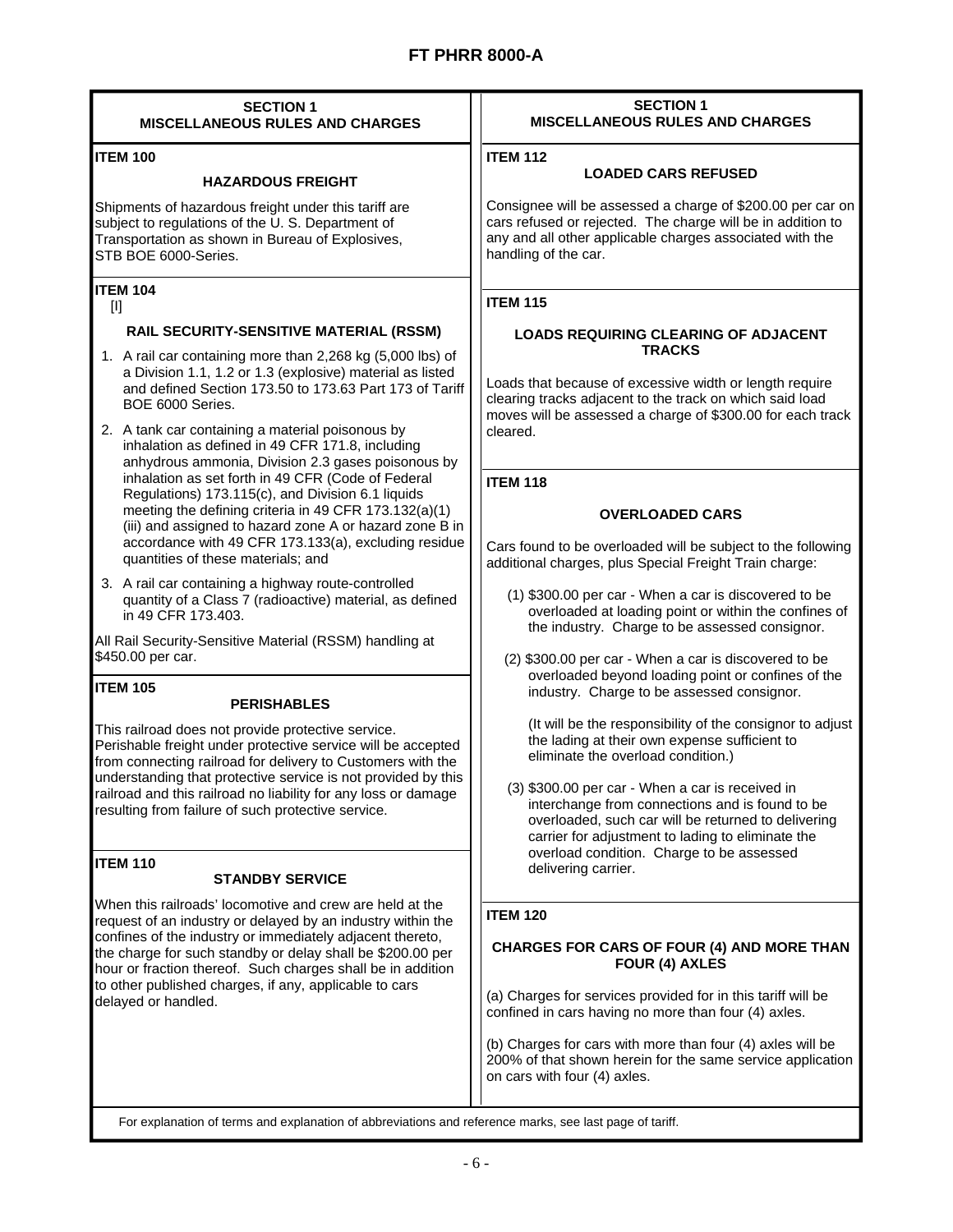| <b>SECTION 1</b><br><b>MISCELLANEOUS RULES AND CHARGES</b>                                                                                                                                                                                             | <b>SECTION 1</b><br><b>MISCELLANEOUS RULES AND CHARGES</b>                                                                                                                                                                                                                                |
|--------------------------------------------------------------------------------------------------------------------------------------------------------------------------------------------------------------------------------------------------------|-------------------------------------------------------------------------------------------------------------------------------------------------------------------------------------------------------------------------------------------------------------------------------------------|
| <b>ITEM 125</b>                                                                                                                                                                                                                                        | <b>ITEM 140</b>                                                                                                                                                                                                                                                                           |
| <b>CARS INTERCHANGED IN ERROR</b>                                                                                                                                                                                                                      | $\mathbf{H}$                                                                                                                                                                                                                                                                              |
|                                                                                                                                                                                                                                                        | <b>EMPTY CARS ORDERED BUT NOT LOADED</b>                                                                                                                                                                                                                                                  |
| A charge of \$200.00 per car will be assessed delivering<br>carrier on all cars interchanged to this railroad in error.                                                                                                                                | On empty cars that are ordered for loading and order is<br>canceled and car is in route, or the service of switching or<br>placing of car has been performed and the car is not                                                                                                           |
| <b>ITEM 128</b>                                                                                                                                                                                                                                        | loaded but returned to this railroad empty, a charge of                                                                                                                                                                                                                                   |
| <b>CHARGE FOR REPOSITIONING, REBLOCKING, AND/</b><br>OR REDUCING CARS FOR CONNECTING CARRIERS                                                                                                                                                          | \$210.00 per car will be assessed and collected from the<br>person, firm or corporation ordering such cars. (See Note,<br>this item.)                                                                                                                                                     |
| When it becomes necessary for PHRR to reposition,<br>reblock or reduce cars for connecting carriers in order to<br>keep trains in compliance and due to connecting carrier's                                                                           | Note - Charge will not apply on cars unfit for loading, see<br>Item 145, this tariff.)                                                                                                                                                                                                    |
| inability to pull some or all cars (excluding acts of God) that<br>are ready for interchange, a charge of \$100.00 per car/per                                                                                                                         | <b>ITEM 145</b><br>$[1]$                                                                                                                                                                                                                                                                  |
| occurrence will apply.                                                                                                                                                                                                                                 | <b>IMPROPER CARS FURNISHED FOR LOADING BY</b><br><b>CONNECTING LINES</b>                                                                                                                                                                                                                  |
| <b>ITEM 130</b>                                                                                                                                                                                                                                        | When cars ordered by industries for loading are refused on                                                                                                                                                                                                                                |
| <b>TURNING OF CARS TO PERMIT LOADING OR</b><br><b>UNLOADING, ETC.</b>                                                                                                                                                                                  | account of not being in proper condition to load, a charge of<br>\$210.00 per car will be assessed against the railroad<br>furnishing the car.                                                                                                                                            |
| If cars are turned at request of customer to facilitate loading<br>or unloading, or for any other purpose, a charge of \$200.00<br>per car per occurrence will be assessed and will be in<br>addition to all other applicable charges. (See Note, this | <b>ITEM 148</b><br>Ш                                                                                                                                                                                                                                                                      |
| item.)                                                                                                                                                                                                                                                 | <b>RE-SPOTTING (SET-BACK) CHARGE</b>                                                                                                                                                                                                                                                      |
| Note - Charge will not apply to properly placarded boxcars.                                                                                                                                                                                            | Customer will be assessed a charge of \$100.00 per car on<br>cars that have been placed for loading or unloading and<br>subsequently removed and re-spotted (set-back) in order to                                                                                                        |
| <b>ITEM 135</b>                                                                                                                                                                                                                                        | place or move other cars.                                                                                                                                                                                                                                                                 |
| <b>FAILURE TO PULL INTERCHANGE</b>                                                                                                                                                                                                                     | <b>ITEM 150</b>                                                                                                                                                                                                                                                                           |
| This railroad will assess connecting carrier a charge of<br>\$50.00 per car per day, or fraction of a day, for failure to<br>pull cars offered in interchange.                                                                                         | <b>CARS RELEASED AND SUBSEQUENTLY</b><br><b>RETURNED TO INDUSTRY</b>                                                                                                                                                                                                                      |
|                                                                                                                                                                                                                                                        | When on shipper's orders, cars that have been released<br>and pulled by this railroad are returned to industry,                                                                                                                                                                           |
| <b>ITEM 138</b>                                                                                                                                                                                                                                        | charge of \$200.00 per car will be assessed for the return<br>of such cars. Demurrage charges will continue to apply                                                                                                                                                                      |
| CARS UNABLE TO PLACE AT INTERCHANGE DUE TO<br><b>CONNECTION NOT MAKING INTERCHANGE TRACKS</b><br><b>AVAILABLE</b>                                                                                                                                      | until cars are released.<br><b>ITEM 155</b>                                                                                                                                                                                                                                               |
|                                                                                                                                                                                                                                                        |                                                                                                                                                                                                                                                                                           |
| When this railroad brings cars for interchange with                                                                                                                                                                                                    | <b>REPOSITIONING CARS</b>                                                                                                                                                                                                                                                                 |
| connection and tracks are not available for such<br>interchange, this railroad will assess connecting railroad<br>charge of \$50.00 per car per day for each car being held<br>for storage. No car hire will be assessed for such cars.                | When customer request delivery of a specific car(s)<br>received by this railroad which requires this railroad to sort<br>and reposition other cars to effect customers request, a<br>charge of \$200.00 per car, per occurrence, will be<br>assessed against customer making the request. |
| For explanation of terms and explanation of abbreviations and reference marks, see last page of tariff.                                                                                                                                                |                                                                                                                                                                                                                                                                                           |
|                                                                                                                                                                                                                                                        |                                                                                                                                                                                                                                                                                           |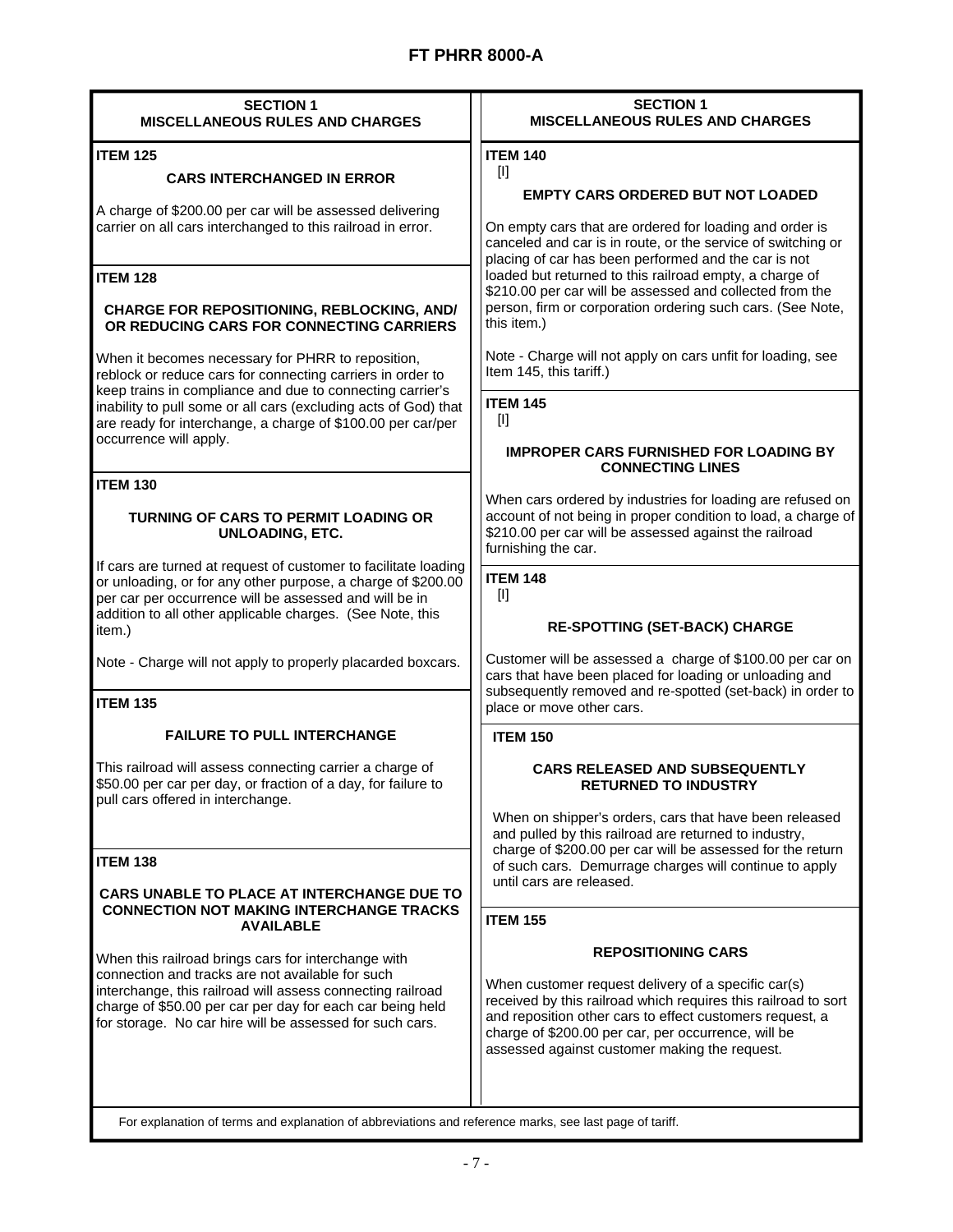| <b>SECTION 1</b><br><b>MISCELLANEOUS RULES AND CHARGES</b>                                                                                                                                                                                                                                                                                                            | <b>SECTION 1</b><br><b>MISCELLANEOUS RULES AND CHARGES</b>                                                                                                                                                                                |
|-----------------------------------------------------------------------------------------------------------------------------------------------------------------------------------------------------------------------------------------------------------------------------------------------------------------------------------------------------------------------|-------------------------------------------------------------------------------------------------------------------------------------------------------------------------------------------------------------------------------------------|
| <b>ITEM 158</b>                                                                                                                                                                                                                                                                                                                                                       | <b>ITEM 168</b>                                                                                                                                                                                                                           |
| <b>CHARGE FOR HEAVY DUTY FLAT CARS</b>                                                                                                                                                                                                                                                                                                                                | <b>HANDLING OF CARS DELIVERED IN BAD ORDER</b><br><b>CONDITION</b>                                                                                                                                                                        |
| When heavy-duty flat cars as defined in Tariff RIC 6740-<br>Series are used on shipments both originating and<br>terminating within the same switching district, the following<br>charges will be assessed:                                                                                                                                                           | A charge of \$200.00 per car will be assessed against the<br>carrier which delivers cars to this railroad that contain AAR/<br>FRA defects to cover the cost of extra handling.                                                           |
| <b>USE CHARGE</b>                                                                                                                                                                                                                                                                                                                                                     | <b>ITEM 170</b>                                                                                                                                                                                                                           |
| \$500.00 per car switching movement (not subject to any<br>other switching charges published in this tariff).                                                                                                                                                                                                                                                         | HANDLING OF CARS RECEIVED IN BAD ORDER<br><b>CONDITION</b>                                                                                                                                                                                |
| <b>SPECIAL DETENTION CHARGES</b>                                                                                                                                                                                                                                                                                                                                      | A charge of \$200.00 per car will be assessed against the                                                                                                                                                                                 |
| The following charges will be assessed and will be in<br>addition to demurrage charges contained in Section 3 of<br>this tariff for each twenty-four (24) hour period or fraction<br>thereof beyond the authorized free time:                                                                                                                                         | industry/shipper which offers cars to this railroad that<br>contain AAR/FRA defects to cover the cost of extra<br>handling. The industry/shipper will also be responsible for<br>the costs of the car repairs at the current AAR pricing. |
| <b>CHARGES IN DOLLARS PER CAR</b>                                                                                                                                                                                                                                                                                                                                     | <b>ITEM 175</b>                                                                                                                                                                                                                           |
| $1ST$ 24 hours<br>\$200.00<br>2 <sup>nd</sup> 24 hours<br>\$250.00<br>$3rd$ 24 hours<br>\$300.00<br>$4th$ 24 hours<br>\$350.00<br>$5th$ 24 hours<br>\$400.00<br>6 <sup>th</sup> 24 hours and each<br>Subsequent 24 hours<br>\$500.00                                                                                                                                  | OPENING AND CLOSING OF FREIGHT CAR<br><b>DOORS</b><br>(1) Cars will be released to this railroad with all doors,<br>hatches, vents, and all other openings and<br>appurtenances closed and secured.                                       |
| <b>NON-USE CHARGE</b>                                                                                                                                                                                                                                                                                                                                                 | Cars with openings and appurtenances not properly<br>(2)<br>closed and secured will be kept in a demurrage status                                                                                                                         |
| When car is ordered, placed and released back to this<br>railroad without being used in transportation service, a<br>charge of \$500.00 per car will be assessed and will be in<br>addition to any detention charges that may accrue.                                                                                                                                 | until such time as secured.<br>Unsecured cars switched by this railroad as required<br>(3)<br>for operating purposes will be subject to switching<br>charges in this tariff.                                                              |
| <b>ITEM 160</b>                                                                                                                                                                                                                                                                                                                                                       | Cars for which doors and appurtenances must be<br>(4)                                                                                                                                                                                     |
| <b>IDLER OR TRAILER CARS</b><br>Idler or trailer cars will be subject to the same charges,<br>rules, and regulations as are applied to loaded cars.<br>(An idler car is an empty car, on which no part of a load<br>rests, that is used in transporting freight of unusual length<br>or excessive weight for the safe transportation or protection<br>of the lading). | opened, closed, and/or secured by the railroad will<br>receive a minimum charge of \$200.00 per car. This<br>railroad may levy additional charges for contracted or<br>professional services required.                                    |
| <b>ITEM 165</b>                                                                                                                                                                                                                                                                                                                                                       |                                                                                                                                                                                                                                           |
| <b>ARTICULATED CARS</b>                                                                                                                                                                                                                                                                                                                                               |                                                                                                                                                                                                                                           |
| When flat cars are coupled in an articulated fashion, each<br>platform of the articulated equipment will be considered as<br>a separate car for revenue billing purposes.                                                                                                                                                                                             |                                                                                                                                                                                                                                           |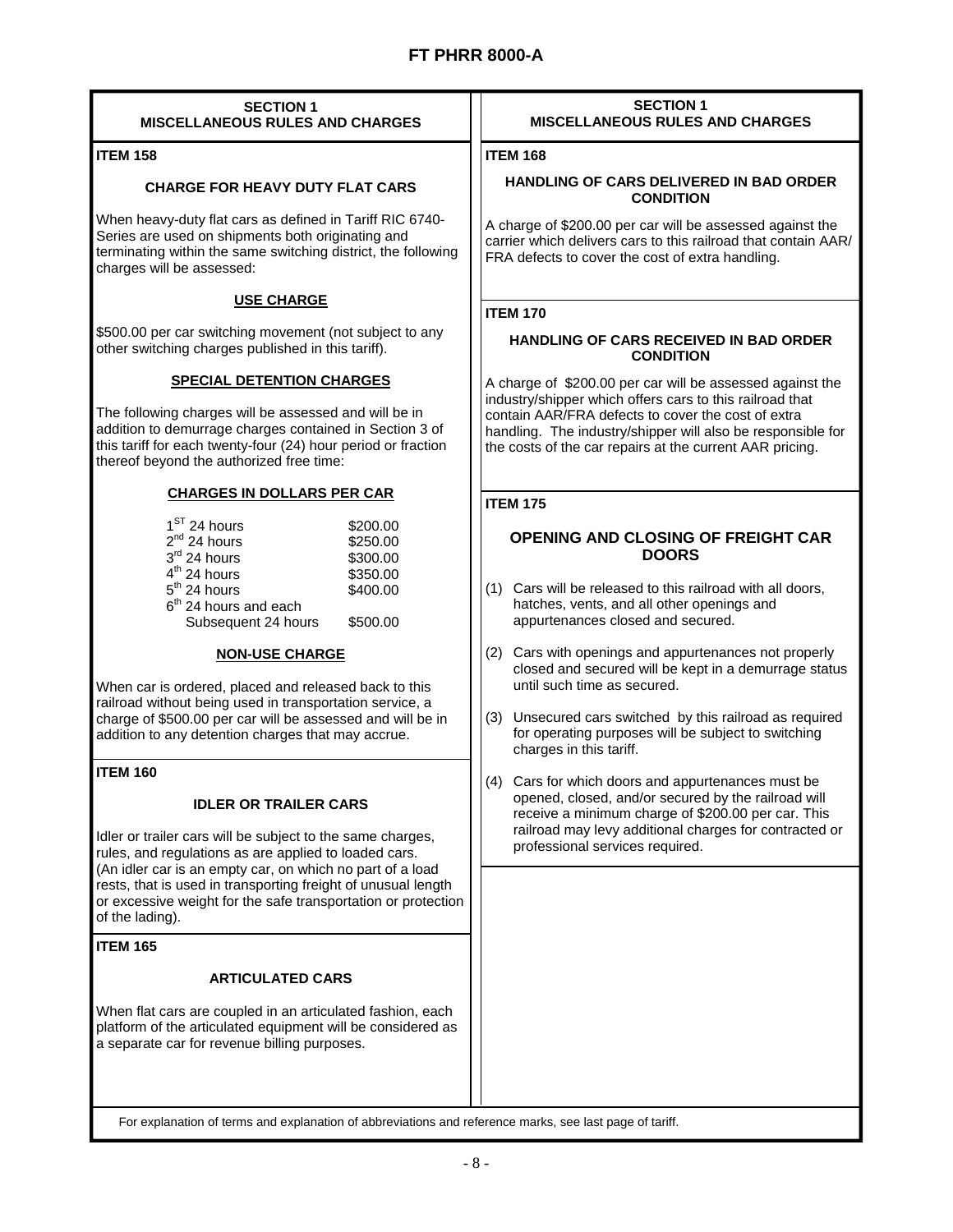| <b>SECTION 1</b><br><b>MISCELLANEOUS RULES AND CHARGES</b>                                                                                                                                                                                                                                                                                                                                                                                                                                                                                                                                                                         | <b>SECTION 2</b><br><b>SWITCHING RULES AND CHARGES</b>                                                                                                                                                                                                                                                                                                                          |
|------------------------------------------------------------------------------------------------------------------------------------------------------------------------------------------------------------------------------------------------------------------------------------------------------------------------------------------------------------------------------------------------------------------------------------------------------------------------------------------------------------------------------------------------------------------------------------------------------------------------------------|---------------------------------------------------------------------------------------------------------------------------------------------------------------------------------------------------------------------------------------------------------------------------------------------------------------------------------------------------------------------------------|
| <b>ITEM 180</b>                                                                                                                                                                                                                                                                                                                                                                                                                                                                                                                                                                                                                    | <b>ITEM 200</b>                                                                                                                                                                                                                                                                                                                                                                 |
| <b>TEAM TRACK USAGE</b>                                                                                                                                                                                                                                                                                                                                                                                                                                                                                                                                                                                                            | DEFINITION OF INTRA-PLANT SWITCHING                                                                                                                                                                                                                                                                                                                                             |
| Team Track service, including loading/unloading is<br>available for use by consignee/shippers for non-hazardous<br>commodities only on a shared usage basis at the sole cost,<br>risk, and expense of the customers using such facility.<br>Platforms, ramps, etc., will be provided by consignee/<br>shipper. By using such facility, customer agree to<br>indemnify, defend and hold PHRR from all claims, costs,<br>and expenses and to assume all risk, responsibility liability<br>for death, personal injury, or property damage arising from<br>related to, or caused by, in whole or in part, the use of<br>such facility. | A switching movement from one location to another<br>location within the confines of the same plant or industry.<br><b>ITEM 210</b><br><b>DEFINITION OF INTRA-TERMINAL SWITCHING</b><br>A switching movement (other than intra-plant) from one<br>location to another location within the switching limits of<br>one station or industrial switching district of this railroad. |
| <b>ITEM 190</b>                                                                                                                                                                                                                                                                                                                                                                                                                                                                                                                                                                                                                    | <b>ITEM 230</b><br>$[1]$                                                                                                                                                                                                                                                                                                                                                        |
| <b>SUBMITTING SHIPPING INSTRUCTIONS</b>                                                                                                                                                                                                                                                                                                                                                                                                                                                                                                                                                                                            | <b>INTRA-PLANT SWITCHING CHARGE</b>                                                                                                                                                                                                                                                                                                                                             |
| Shipping instructions for loaded or empty cars will be<br>submitted by customers via an approved electronic<br>method supported by the PHRR. Approved methods<br>include EDI 404 or electronic Bill of Lading provided by<br>Shipper Connect. A charge of \$25.00 will be assessed<br>for each manual or facsimile submission. The charge<br>will be assessed to the customer located on the PHRR.<br>Shipping instructions submitted by telephone will not be<br>accepted.                                                                                                                                                        | This railroad will perform intra-plant switching at a charge<br>of \$100.00 per car.<br><b>ITEM 240</b><br><b>INTRA-TERMINAL SWITCHING CHARGE</b><br>This railroad will perform intra-terminal switching at a<br>charge of \$200.00 per car.                                                                                                                                    |
| <b>ITEM 195</b>                                                                                                                                                                                                                                                                                                                                                                                                                                                                                                                                                                                                                    |                                                                                                                                                                                                                                                                                                                                                                                 |
| <b>DIVERSION OR RECONSIGNMENT</b>                                                                                                                                                                                                                                                                                                                                                                                                                                                                                                                                                                                                  |                                                                                                                                                                                                                                                                                                                                                                                 |
| The PHRR will accept Diversion or Reconsignment orders<br>only when car is on its line or under its control, in which<br>case a charge of \$300.00 per car shall be assessed party<br>making diversion or Reconsignment.                                                                                                                                                                                                                                                                                                                                                                                                           |                                                                                                                                                                                                                                                                                                                                                                                 |
| <b>CONDITIONS</b>                                                                                                                                                                                                                                                                                                                                                                                                                                                                                                                                                                                                                  |                                                                                                                                                                                                                                                                                                                                                                                 |
| Forwarding Instructions will only be accepted from:<br>Consignor<br>Consignee<br><b>Freight Payer</b><br>Railroad representative participating in road haul<br>movement<br>(The above charge will be in addition to all other applicable<br>charges.)"                                                                                                                                                                                                                                                                                                                                                                             |                                                                                                                                                                                                                                                                                                                                                                                 |
| For explanation of terms and explanation of abbreviations and reference marks, see last page of tariff.                                                                                                                                                                                                                                                                                                                                                                                                                                                                                                                            |                                                                                                                                                                                                                                                                                                                                                                                 |

۰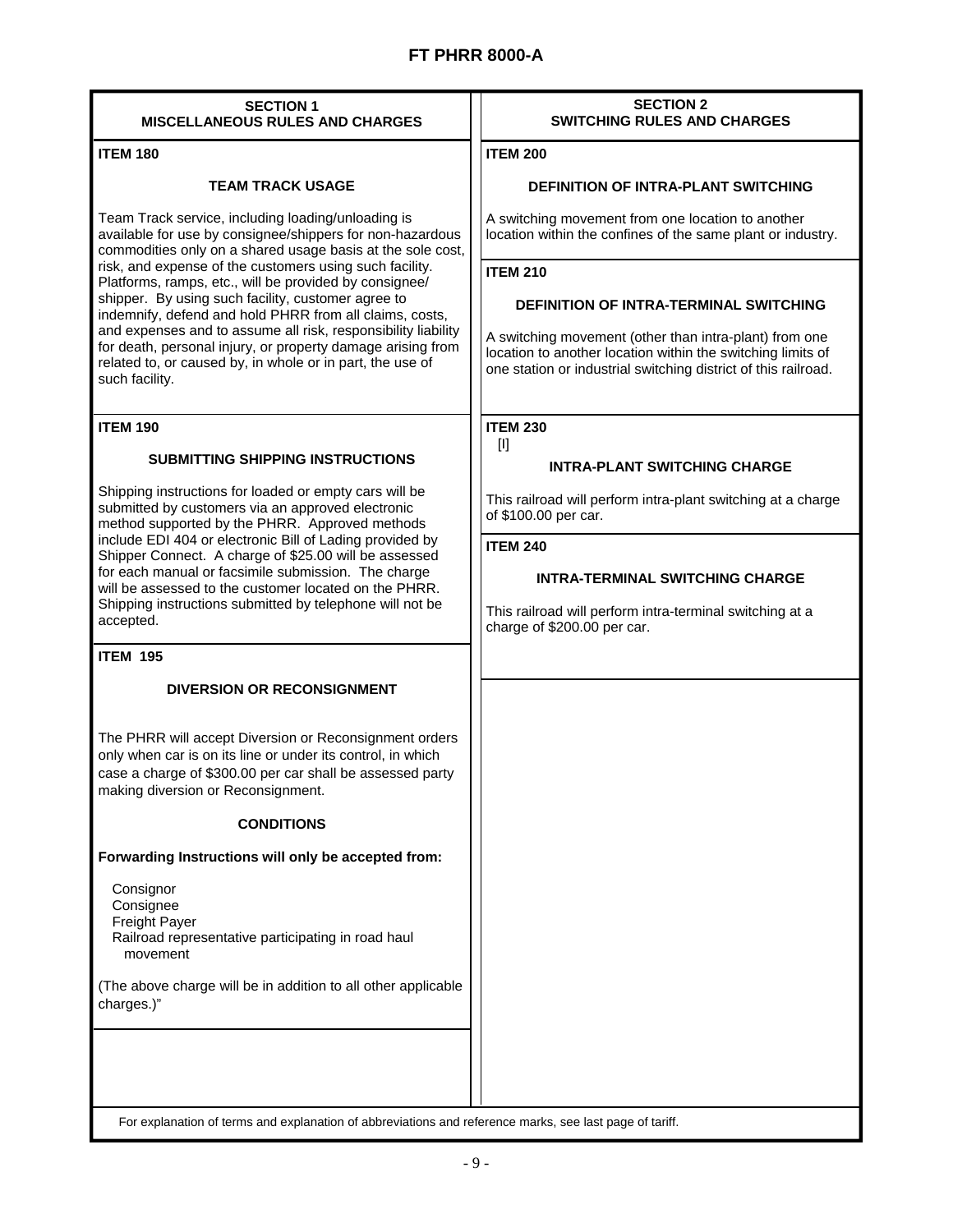| <b>BETWEEN CONNECTING LINE(S)</b><br><b>AND PHRR INDUSTRIES</b><br><b>COMMODITY</b><br>All (See Note 1)<br>Passenger Cars<br>Locomotives under<br>own power<br>Locomotives not under<br>own power<br>Note 1 - For charges to apply on Rail Security-Sensitive<br>Material (RSSM), see Item 104-sereis.<br>PHRR will accept and deliver cars to/from the following<br>Railroad Carriers via the TRRA at Granite City, IL: | <b>GENERAL SWITCHING AND LINE - HAUL SERVICE</b><br><b>CHARGE</b><br>(Per Car)<br>\$409.00<br>\$409.00 | <b>ITEM 270</b><br><b>SPECIAL SWITCHING SERVICE</b><br>Special switching service is movement in other than<br>normal service at the specific request of the shipper or<br>consignee, or as may be required due to other conditions<br>outside normal operations or deemed necessary by this<br>railroad for safe movement.<br>The charge for special switching service will be \$750.00<br>per hour, minimum of \$1500.00, and will be in addition to<br>all other charges associated with the movement.<br>Charges to be calculated from the time the crew and<br>locomotive report for special service until the return of<br>crew and locomotive to starting point.<br>(This railroad reserves the right to restrict or modify any<br>request for special freight train service.)<br><b>ITEM 310</b><br><b>MOVING CARS TO AND FROM</b><br><b>STORAGE/HOLD TRACKS</b><br>This railroad will assess a charge of \$200.00 per car for<br>moving cars to storage/hold tracks, and \$200.00 per car |
|--------------------------------------------------------------------------------------------------------------------------------------------------------------------------------------------------------------------------------------------------------------------------------------------------------------------------------------------------------------------------------------------------------------------------|--------------------------------------------------------------------------------------------------------|---------------------------------------------------------------------------------------------------------------------------------------------------------------------------------------------------------------------------------------------------------------------------------------------------------------------------------------------------------------------------------------------------------------------------------------------------------------------------------------------------------------------------------------------------------------------------------------------------------------------------------------------------------------------------------------------------------------------------------------------------------------------------------------------------------------------------------------------------------------------------------------------------------------------------------------------------------------------------------------------------|
|                                                                                                                                                                                                                                                                                                                                                                                                                          |                                                                                                        |                                                                                                                                                                                                                                                                                                                                                                                                                                                                                                                                                                                                                                                                                                                                                                                                                                                                                                                                                                                                   |
|                                                                                                                                                                                                                                                                                                                                                                                                                          |                                                                                                        |                                                                                                                                                                                                                                                                                                                                                                                                                                                                                                                                                                                                                                                                                                                                                                                                                                                                                                                                                                                                   |
|                                                                                                                                                                                                                                                                                                                                                                                                                          |                                                                                                        |                                                                                                                                                                                                                                                                                                                                                                                                                                                                                                                                                                                                                                                                                                                                                                                                                                                                                                                                                                                                   |
|                                                                                                                                                                                                                                                                                                                                                                                                                          |                                                                                                        |                                                                                                                                                                                                                                                                                                                                                                                                                                                                                                                                                                                                                                                                                                                                                                                                                                                                                                                                                                                                   |
|                                                                                                                                                                                                                                                                                                                                                                                                                          |                                                                                                        |                                                                                                                                                                                                                                                                                                                                                                                                                                                                                                                                                                                                                                                                                                                                                                                                                                                                                                                                                                                                   |
| Alton & Southern Railway Company (ALS)<br><b>BNSF Railway Company (BNSF)</b><br>Canadian National Railway (CN)<br>Canadian Pacific Railway (CPRS)<br>CSX Transportation, Inc (CSXT)<br>Kansas City Southern Railway Company (KCS)<br>Norfolk Southern Railway Company (NS) [A]<br>Union Pacific Railroad Company (UP)                                                                                                    | (Provisions formerly shown herein and not brought forward                                              | for removing cars from storage/hold tracks.                                                                                                                                                                                                                                                                                                                                                                                                                                                                                                                                                                                                                                                                                                                                                                                                                                                                                                                                                       |
|                                                                                                                                                                                                                                                                                                                                                                                                                          |                                                                                                        |                                                                                                                                                                                                                                                                                                                                                                                                                                                                                                                                                                                                                                                                                                                                                                                                                                                                                                                                                                                                   |